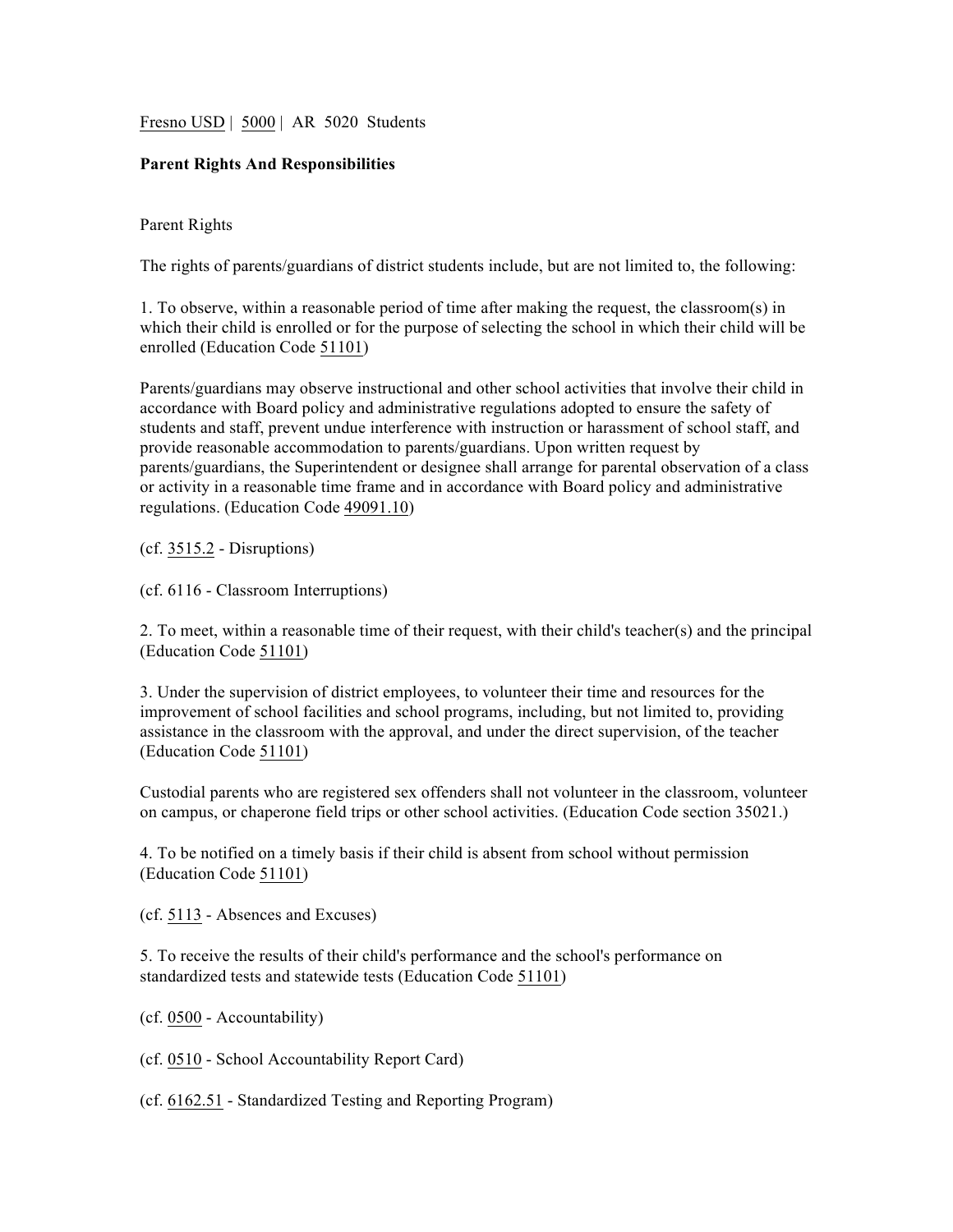(cf. 6162.52 - High School Exit Examination)

(cf. 6174 - Education for English Language Learners)

6. To request a particular school for their child and to receive a response from the district (Education Code 51101)

- (cf. 5116.1 Intradistrict Open Enrollment)
- (cf. 5117 Interdistrict Attendance)

7. To have a school environment for their child that is safe and supportive of learning (Education Code 51101)

(cf. 0450 - Comprehensive Safety Plan)

- (cf. 3515 Campus Security)
- (cf. 5131 Conduct)
- (cf. 5137 Positive School Climate)
- (cf. 5142 Safety)

8. To examine the curriculum materials of the class(es) in which their child is enrolled (Education Code 51101)

Parents/guardians may inspect, in a reasonable time frame, all primary supplemental instructional materials and assessments stored by the classroom teacher, including textbooks, teacher's manuals, films, tapes and software. (Education Code 49091.10)

Each school site shall make available to parents/guardians and others, upon request, a copy of the prospectus for each course, including the titles, descriptions and instructional aims of the course. (Education Code 49091.14)

The school may charge an amount not to exceed the cost of duplication. (Education Code 49091.14)

(cf. 1312.2 - Complaints Concerning Instructional Materials)

- (cf. 6141 Curriculum Development and Evaluation)
- (cf. 6142.1 Family Life/Sex Education)
- (cf. 6142.2 AIDS Prevention Instruction)
- (cf. 6161.1 Selection and Evaluation of Instructional Materials)
- (cf. 6161.11 Supplementary Instructional Materials)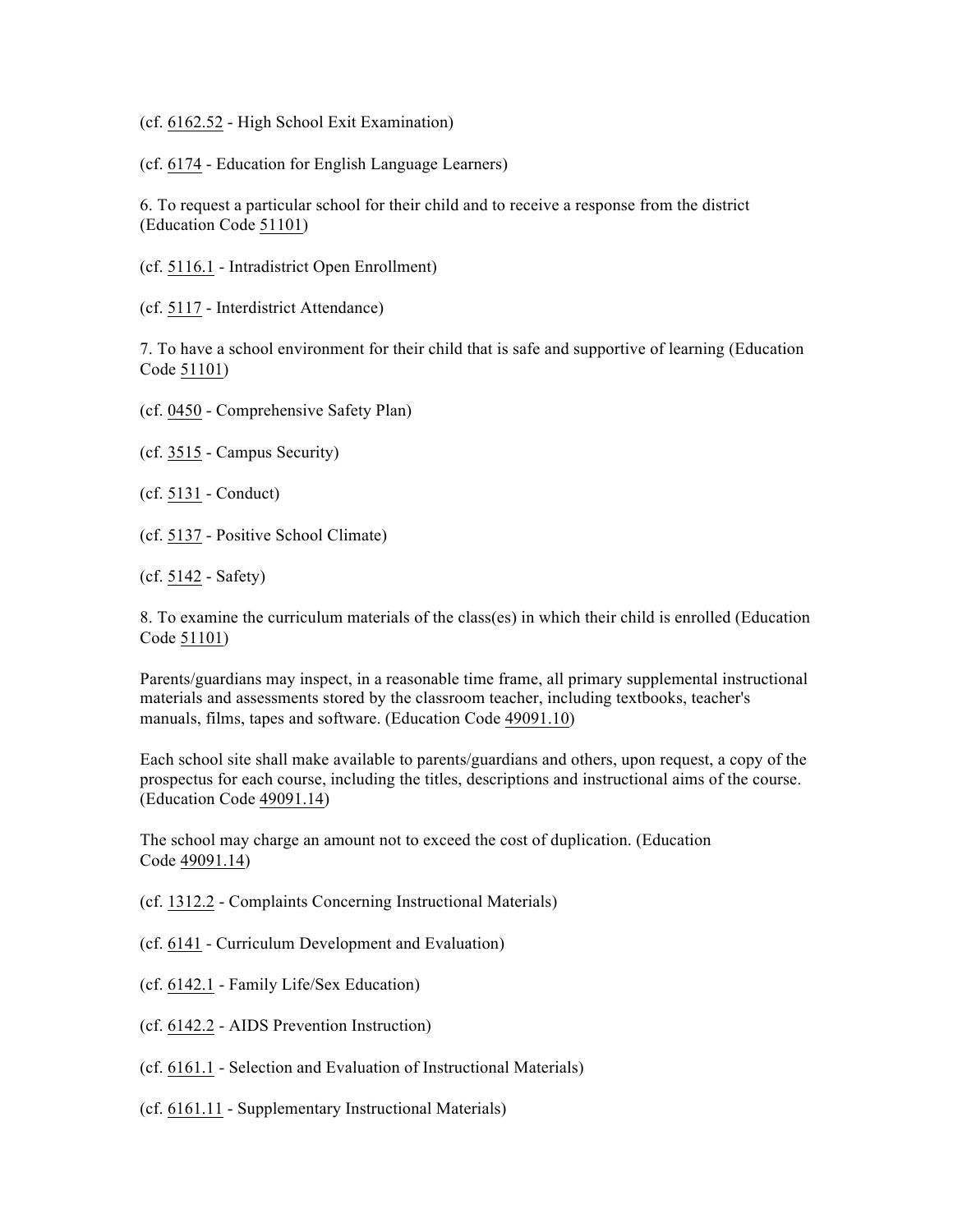9. To be informed of their child's progress in school and of the appropriate school personnel whom they should contact if problems arise with their child (Education Code 51101)

(cf. 5121 - Grades/Evaluation of Student Achievement)

(cf. 5124 - Communication with Parents/Guardians)

10. For parents/guardians of English learners, to support their child's advancement toward literacy (Education Code 51101.1)

The Superintendent or designee may make available, to the extent possible, surplus or undistributed instructional materials to parents/guardians pursuant to Education Code 60510. (Education Code 51101.1)

(cf. 3270 - Sale and Disposal of Books, Equipment and Supplies)

11. For parents/guardians of English learners, to be informed, through the school accountability report card, about statewide and local academic standards, testing programs, accountability measures and school improvement efforts (Education Code 51101.1)

12. To have access to the school records of their child (Education code 51101)

(cf. 5125 - Student Records)

(cf. 5125.1 - Release of Directory Information)

13. To receive information concerning the academic performance standards, proficiencies or skills their child is expected to accomplish (Education Code 51101)

(cf. 6011 - Academic Standards)

(cf. 6146.1 - High School Graduation Requirements/Standards of Proficiency)

(cf. 6146.4 - Differential Graduation and Competency Standards for Individuals with Exceptional Needs)

(cf. 6146.5 - Elementary School Graduation Requirements/Standards of Proficiency)

(cf. 1250 - Visitors/Outsiders)

(cf. 5123 - Promotion/Acceleration/Retention)

(cf. 5132 - Dress and Grooming)

(cf. 5144 - Discipline)

15. To be notified, as early in the school year as practicable pursuant to Education Code 48070.5, if their child is identified as being at risk of retention and of their right to consult with school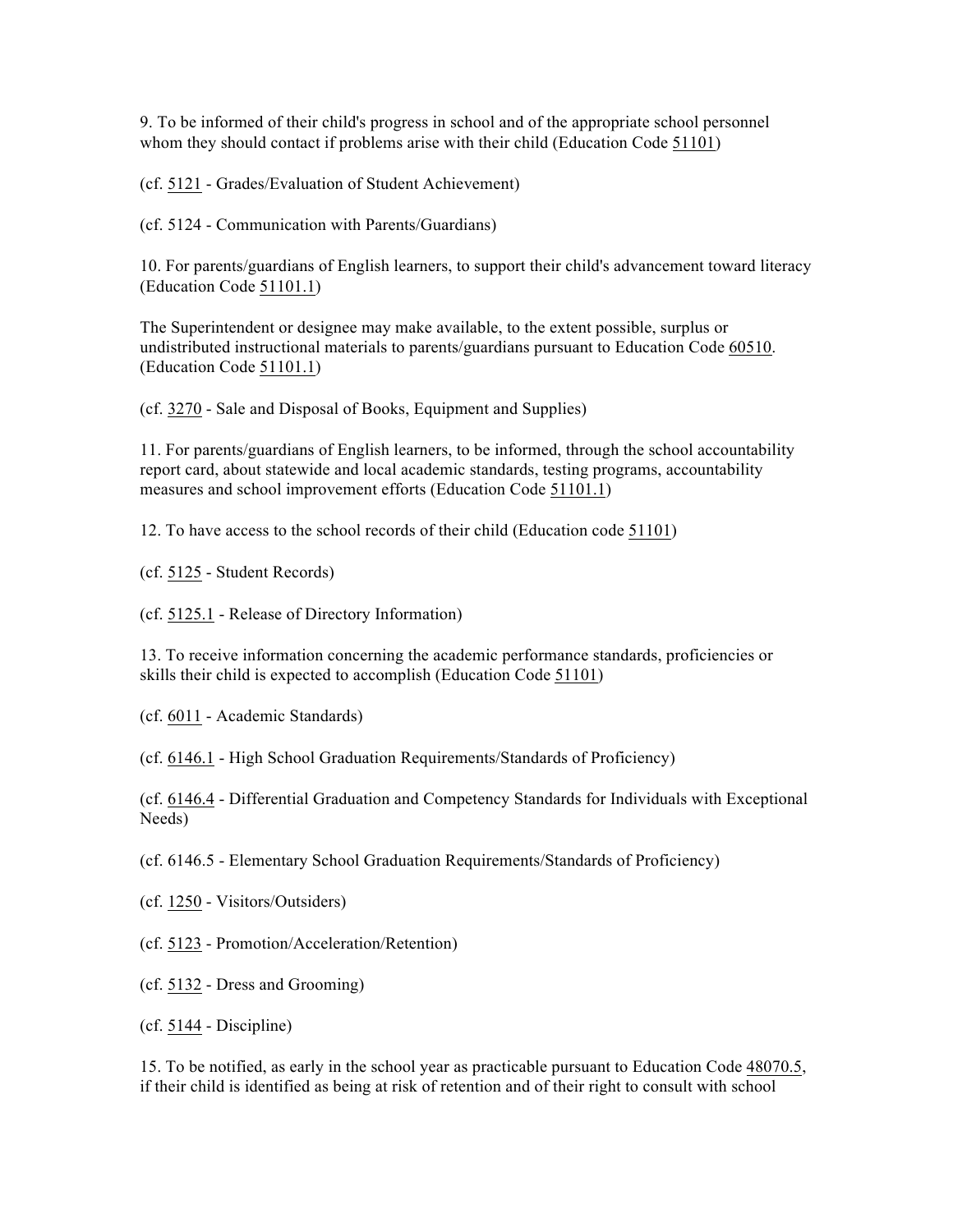personnel responsible for a decision to promote or retain their child and to appeal such a decision. (Education Code 51101)

16. To receive information about any psychological testing the school does involving their child and to deny permission to give the test (Education Code 51101)

(cf. 5022 - Student and Family Privacy Rights)

(cf. 6164.2 - Guidance/Counseling Services)

(cf. 6164.4 - Identification of Individuals for Special Education)

(cf. 6146.6 - Identification and Education Under Section 504)

17. To refuse to submit or to participate in any assessment, analysis, evaluation or monitoring of the quality or character of the student's home life; any form of parental screening or testing; any nonacademic home-based counseling program; parent training; or any prescribed family education service plan and to inspect any survey collecting personal information (Education Code49091.18; 20 USC 1232h)

18. To participate as a member of a parent advisory committee, school site council or site-based management leadership team in accordance with any rules and regulations governing membership in these organizations (Education Code 51101)

For parents/guardians of English learners, this right shall include the right to participate in school and district advisory bodies in accordance with federal and state law and regulations. (Education Code 51101)

(cf. 0420 - School Plans/Site Councils)

(cf. 0420.3 - School-Based Student Motivation and Maintenance Program)

(cf. 0420.5 - School-Based Decision Making)

(cf. 1220 - Citizen Advisory Committees)

(cf. 6171 - Title I Programs)

(cf. 6175 - Migrant Education Program)

19. To question anything in their child's record that the parent/guardian feels is inaccurate or misleading or is an invasion of privacy and to receive a response from the school (Education Code 51101)

(cf. 5125.3 - Challenging Student Records)

All students shall have the right to obtain confidential medical care or confidential counseling related to the diagnosis or treatment of a drug- or alcohol-related problem, or mental health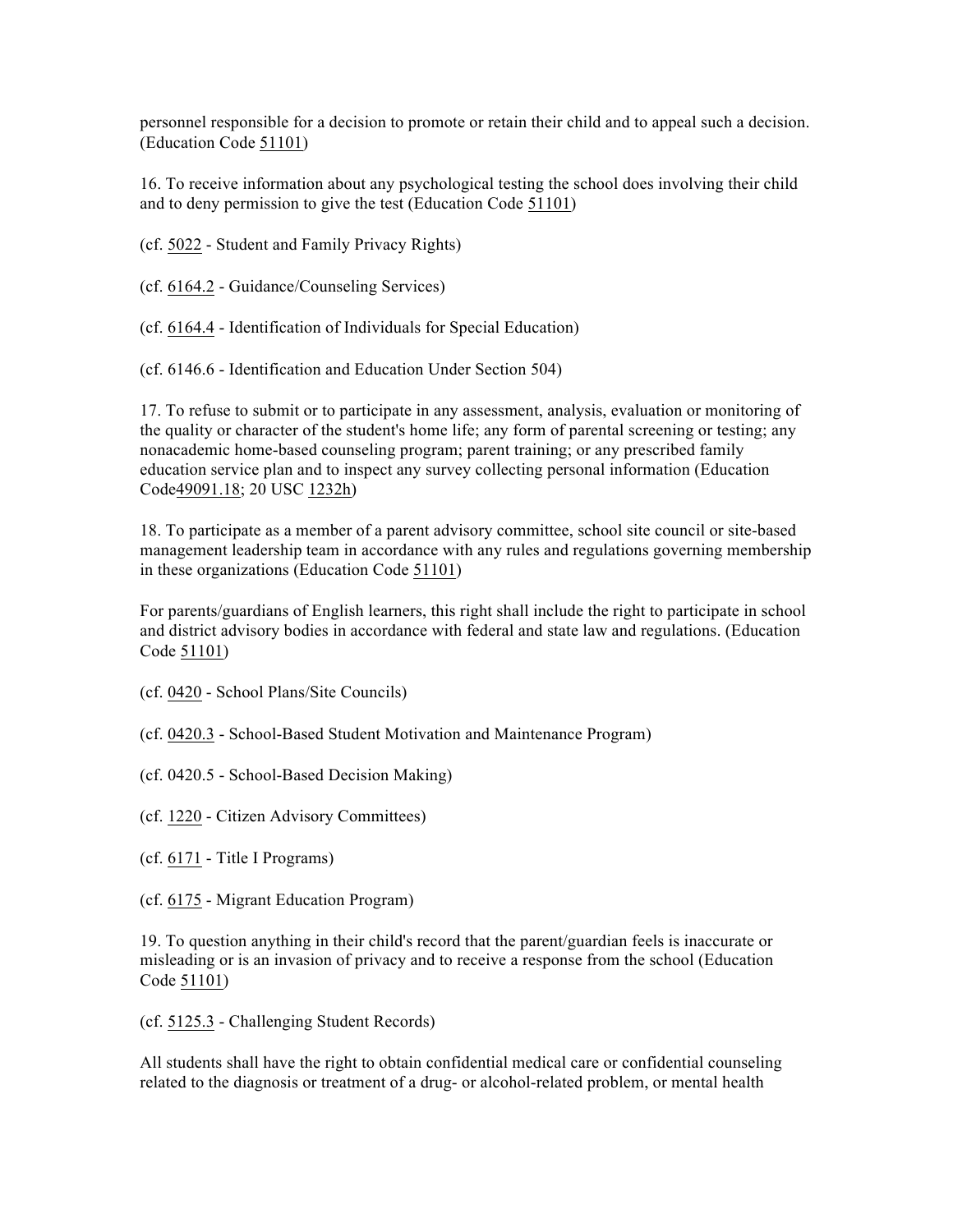treatment or counseling, without the consent of his/her parent/guardian. (Education Code 49091.12)

20. To provide informed, written parental consent before their child is tested for a behavioral, mental or emotional evaluation. A general consent, including medical consent used to approve admission to or involvement in, a special education or remedial program or regular school activity, shall not constitute written consent for these purposes. (Education Code 49091.12)

(cf. 5131.6 - Alcohol and other Drugs)

(cf. 5141.3 - Health Examinations)

The Superintendent or designee shall ensure that district staff understand the rights of parents/guardians afforded by law and Board policy and follow acceptable practices that respect those rights.

(cf. 4131 - Staff Development)

(cf. 4231 - Staff Development)

(cf. 4331 - Staff Development)

In addition, the Superintendent or designee shall provide interested parents/guardians with opportunities to participate in professional development programs offered at the school in which their child is enrolled. (Education Code 44670.5)

(cf. 4131.6/4231.6/4331.6 - Professional Development Program)

The Superintendent or designee shall ensure that parents/guardians receive notification regarding their rights in accordance with law.

(cf. 5145.6 - Parental Notifications)

School officials or law enforcement officials have the authority to investigate or intervene in cases of suspected child abuse (Education Code 49091.12)

(cf. 5141.4 - Child Abuse Reporting Procedures)

Parent Responsibilities

Parents/guardians may support the learning environment of their children by: (Education Code 51101)

1. Monitoring attendance of their children

2. Ensuring that homework is completed and turned in on time

(cf. 6154 - Homework/Makeup Work)